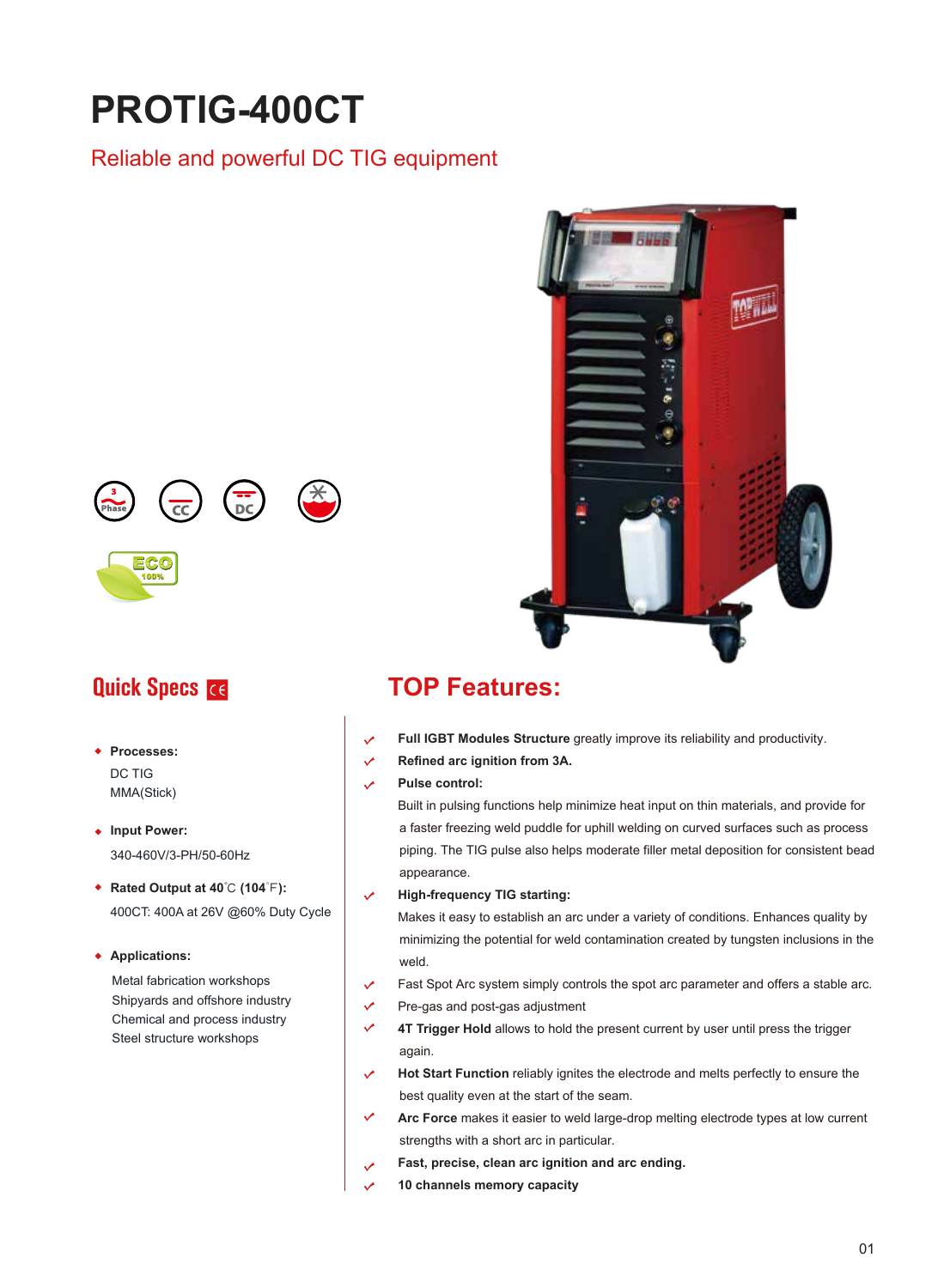# **Pulse TIG**

### **Conventional Pulsed TIG**  $\ddot{\bullet}$



Typically from 0.2 to 10 PPS. Provides a heating and cooling effect on the weld puddle and can reduce distortion by lowering the average amperage. This heating and cooling effect also produces a distinct ripple pattern in the weld bead. The relationship between pulse frequency and travel speed determines the distance between the ripples. Slow pulsing can also be coordinated with filler metal addition and can increase overall control of the weld puddle.

### **High Speed Pulsed TIG**  $\ddot{\bullet}$



In excess of 40 PPS, Pulsed TIG becomes more audible than visible—causing increased puddle agitation for a better as-welded microstructure. Pulsing the weld current at high speeds — between a high Peak and a low Background amperage — can also constrict and focus the arc. This results in maximum arc stability, increased penetration and increased travel speeds.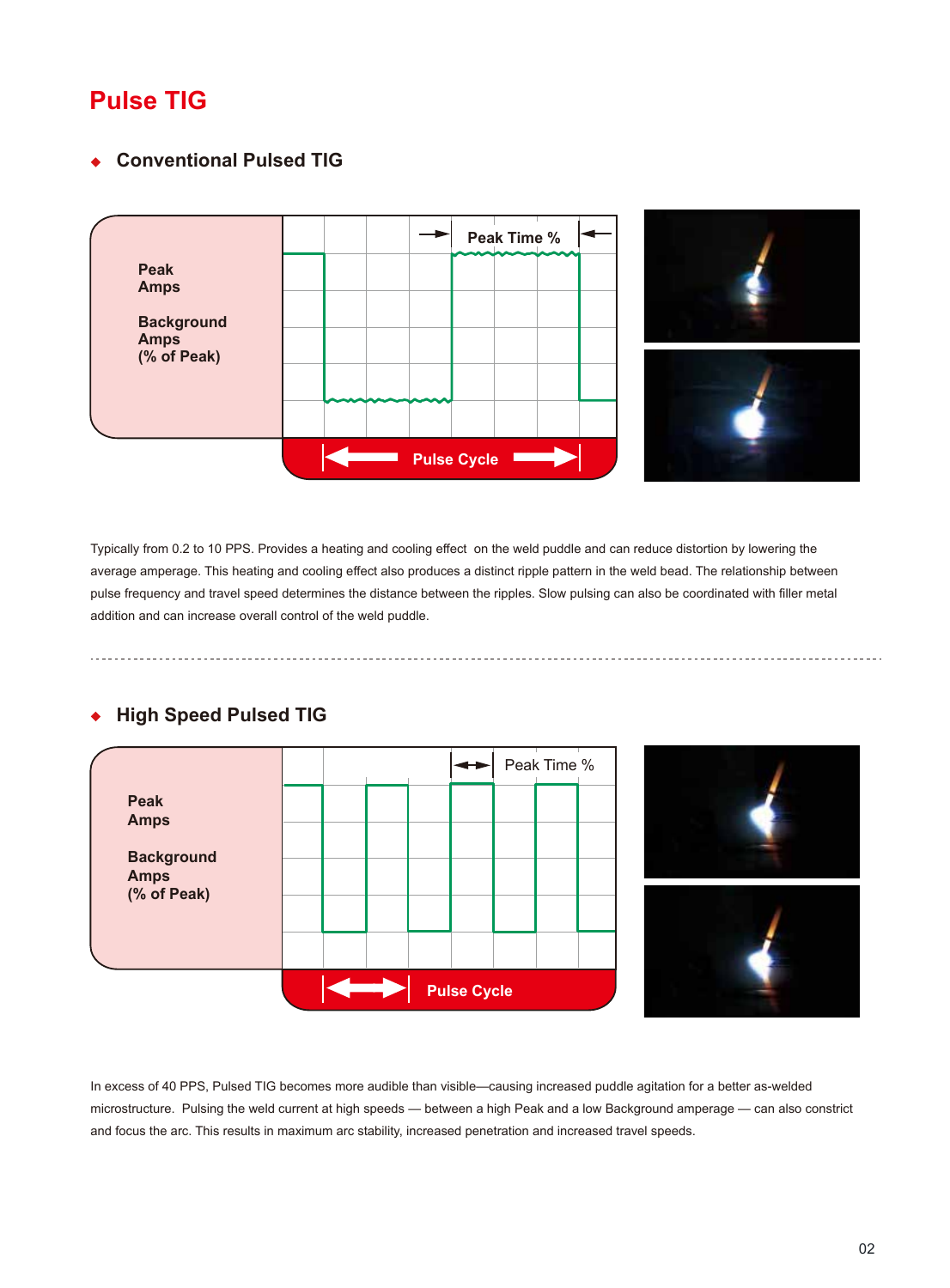# **Technical Specifications**

| <b>Item No</b>      |                               | PROTIG-400CT              |  |
|---------------------|-------------------------------|---------------------------|--|
| Rated Input Voltage |                               | 3PH ~ 400V ±15%           |  |
|                     | Max. Load Power Capacity      | TIG: 14.39 KVA            |  |
|                     |                               | MMA: 14.21 KVA            |  |
|                     | Rated Duty Cycle(40°C) 60%    | TIG: 400A/26V             |  |
|                     |                               | MMA: 315A/32.6V           |  |
| 100%                |                               | TIG: 315A/22.6V           |  |
|                     |                               | MMA: 250A/30V             |  |
|                     | Welding Current/Voltage Range | TIG: 3A/10.1V~400A/26V    |  |
|                     |                               | MMA: 20A/20.8V~315A/32.6V |  |
|                     | Open Circuit Voltage          | 70V~80V                   |  |
| Power Factor        |                               | 0.85                      |  |
| Efficiency          |                               | 85%                       |  |
| <b>TIG</b>          | Peak Current                  | 0.2Hz~200Hz               |  |
|                     | <b>Pulse Frequency</b>        | $1 - 100%$                |  |
|                     | Arc-starting Current          | 5A~400A                   |  |
|                     | <b>Crater-filling Current</b> | 5A~400A                   |  |
|                     | Current Up-slope Time         | $0.1S - 15S$              |  |
|                     | Current Down-slop Time        | $0.1S - 15S$              |  |
|                     | Pre-Gas Time                  | $0.1S - 15S$              |  |
|                     | Flow-Gas Time                 | $0.1S - 15S$              |  |
|                     | Spot Arc Time                 | $0.1S - 10S$              |  |
| <b>MMA</b>          | Arc Force                     | 10A~315A                  |  |
|                     | <b>Hot Start Time</b>         | $0.1 - 3S$                |  |
|                     | Hot Start Current             | 10A~315A                  |  |
|                     | Dimension (LxWxH)             | 960x420x900mm             |  |
| Weight (KG)         |                               | <b>70KG</b>               |  |
|                     |                               |                           |  |

# **Water-cooling Unit: WC-150**

| .                          |                       |  |
|----------------------------|-----------------------|--|
| <b>Operating Voltage</b>   | 230V 50/60Hz          |  |
| <b>Rated Power</b>         | <b>260W</b>           |  |
| <b>Cooling Power</b>       | 1.5KW(1L/MIN)         |  |
| Maximum Pressure           | 0.3MPA/60HZ           |  |
| Recommended Cooling Liquid | 20%~40% ethanol/water |  |
| Tank Volume                | 6.5L                  |  |